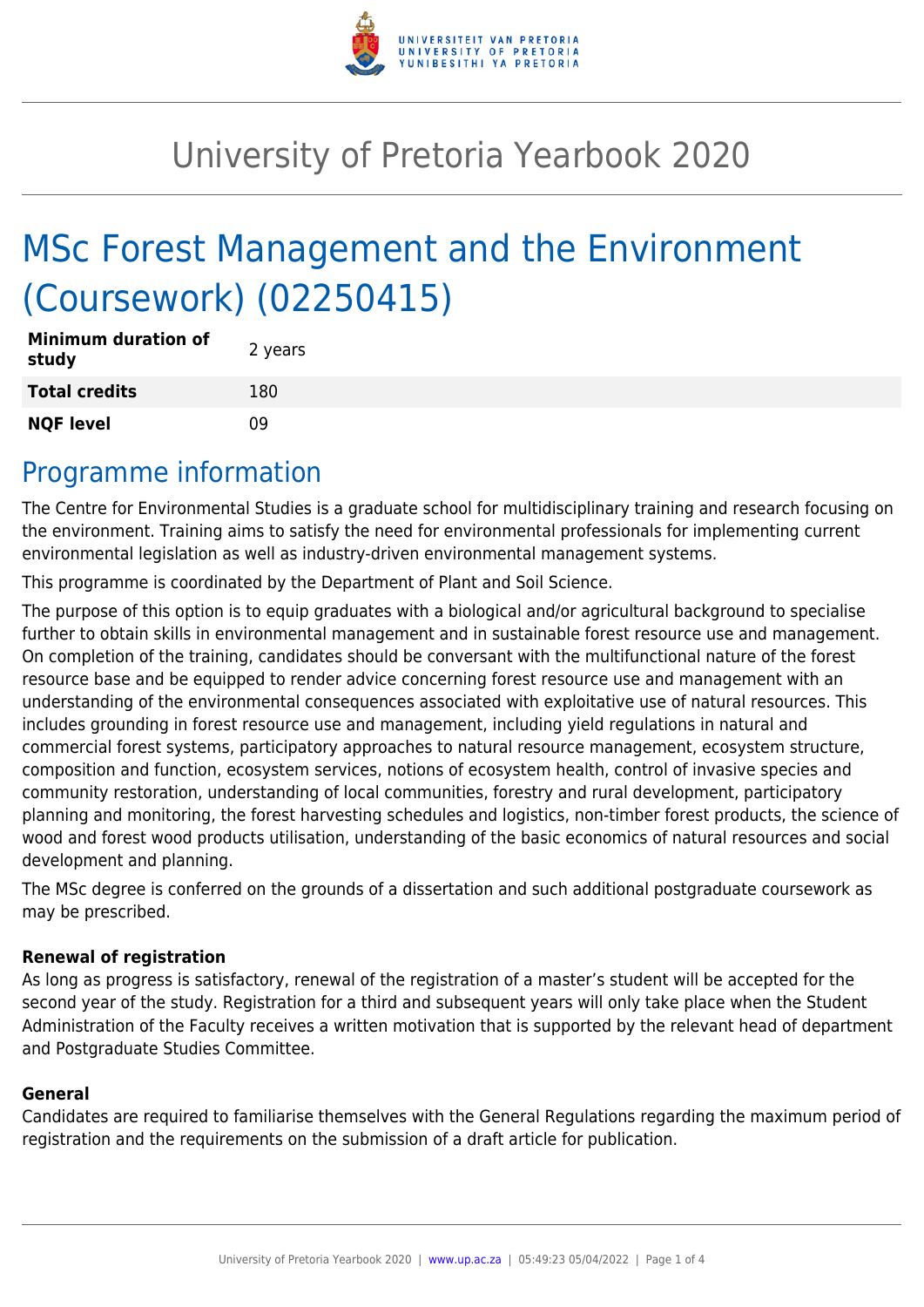

# Admission requirements

- Candidates must have either a three-year BSc and a BScHons or a four-year degree qualification in agricultural, forestry or biological sciences.
- Admission is subiect to the approval of the Forestry Chair in consultation with the Director of the Centre for Environmental Studies.
- At least a final grade point average of 65% for the preceding degree.
- SAQA evaluation compulsory. (NQF level 8 required)

## Promotion to next study year

The progress of all master's candidates is monitored biannually by the supervisor and the postgraduate coordinator. A candidate's study may be terminated if the progress is unsatisfactory or if the candidate is unable to finish his/her studies during the prescribed period.

Subject to exceptions approved by the Dean, on recommendation of the relevant head of department, and where applicable, a student may not enter for the master's examination in the same module more than twice.

# Pass with distinction

The MSc degree is conferred with distinction to candidates who obtain a final average mark of at least 75% and a mark of at least 75% for the dissertation/mini-dissertation from each of the members of the examination panel. Where a member of the examination panel awards a mark of less than 75% for the dissertation/mini-dissertation, that member of the examination panel must offer, in writing, support for his/her decision, or indicate in writing that he/she supports the examination committee's decision to confer the degree with distinction.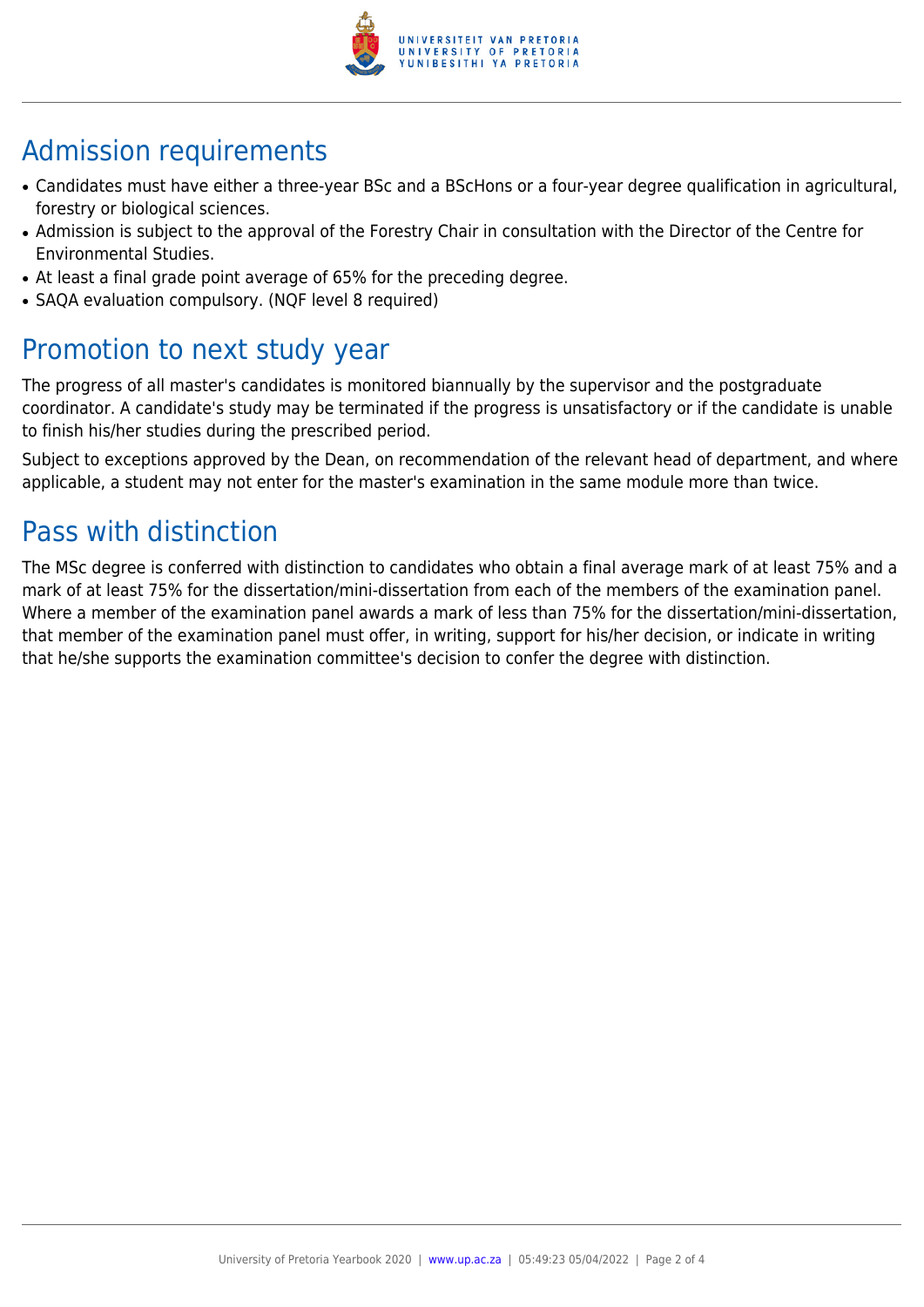

### Curriculum: Year 1

#### **Minimum credits: 180**

#### **Programme information:**

Minimum credits: 180 Core credits: 135 Elective credits: 45

### **Core modules**

[Environmental paradigms 810](https://www.up.ac.za/faculty-of-education/yearbooks/2020/modules/view/ENV 810) (ENV 810) - Credits: 15.00 [Environmental law 816](https://www.up.ac.za/faculty-of-education/yearbooks/2020/modules/view/ENV 816) (ENV 816) - Credits: 15.00 [Mini-dissertation 891](https://www.up.ac.za/faculty-of-education/yearbooks/2020/modules/view/ENV 891) (ENV 891) - Credits: 90.00 [General introduction to forestry 831](https://www.up.ac.za/faculty-of-education/yearbooks/2020/modules/view/FOR 831) (FOR 831) - Credits: 15.00

### **Elective modules**

[Strategic environmental management 822](https://www.up.ac.za/faculty-of-education/yearbooks/2020/modules/view/ENS 822) (ENS 822) - Credits: 15.00 [Environment and land reform 823](https://www.up.ac.za/faculty-of-education/yearbooks/2020/modules/view/ENS 823) (ENS 823) - Credits: 15.00 [International environmental management systems 822](https://www.up.ac.za/faculty-of-education/yearbooks/2020/modules/view/ENV 822) (ENV 822) - Credits: 15.00 [Trees in a multifunctional landscape 833](https://www.up.ac.za/faculty-of-education/yearbooks/2020/modules/view/ENV 833) (ENV 833) - Credits: 15.00 [Forest resource use planning and management 832](https://www.up.ac.za/faculty-of-education/yearbooks/2020/modules/view/FOR 832) (FOR 832) - Credits: 15.00 [Forest engineering 833](https://www.up.ac.za/faculty-of-education/yearbooks/2020/modules/view/FOR 833) (FOR 833) - Credits: 15.00 [Wood science and forest products 834](https://www.up.ac.za/faculty-of-education/yearbooks/2020/modules/view/FOR 834) (FOR 834) - Credits: 15.00 [Forest ecology and management 835](https://www.up.ac.za/faculty-of-education/yearbooks/2020/modules/view/FOR 835) (FOR 835) - Credits: 15.00 [Silviculture 836](https://www.up.ac.za/faculty-of-education/yearbooks/2020/modules/view/FOR 836) (FOR 836) - Credits: 15.00 [Forest resource economics and policy 831](https://www.up.ac.za/faculty-of-education/yearbooks/2020/modules/view/LEK 831) (LEK 831) - Credits: 20.00 [Environmental change 881](https://www.up.ac.za/faculty-of-education/yearbooks/2020/modules/view/OMS 881) (OMS 881) - Credits: 15.00